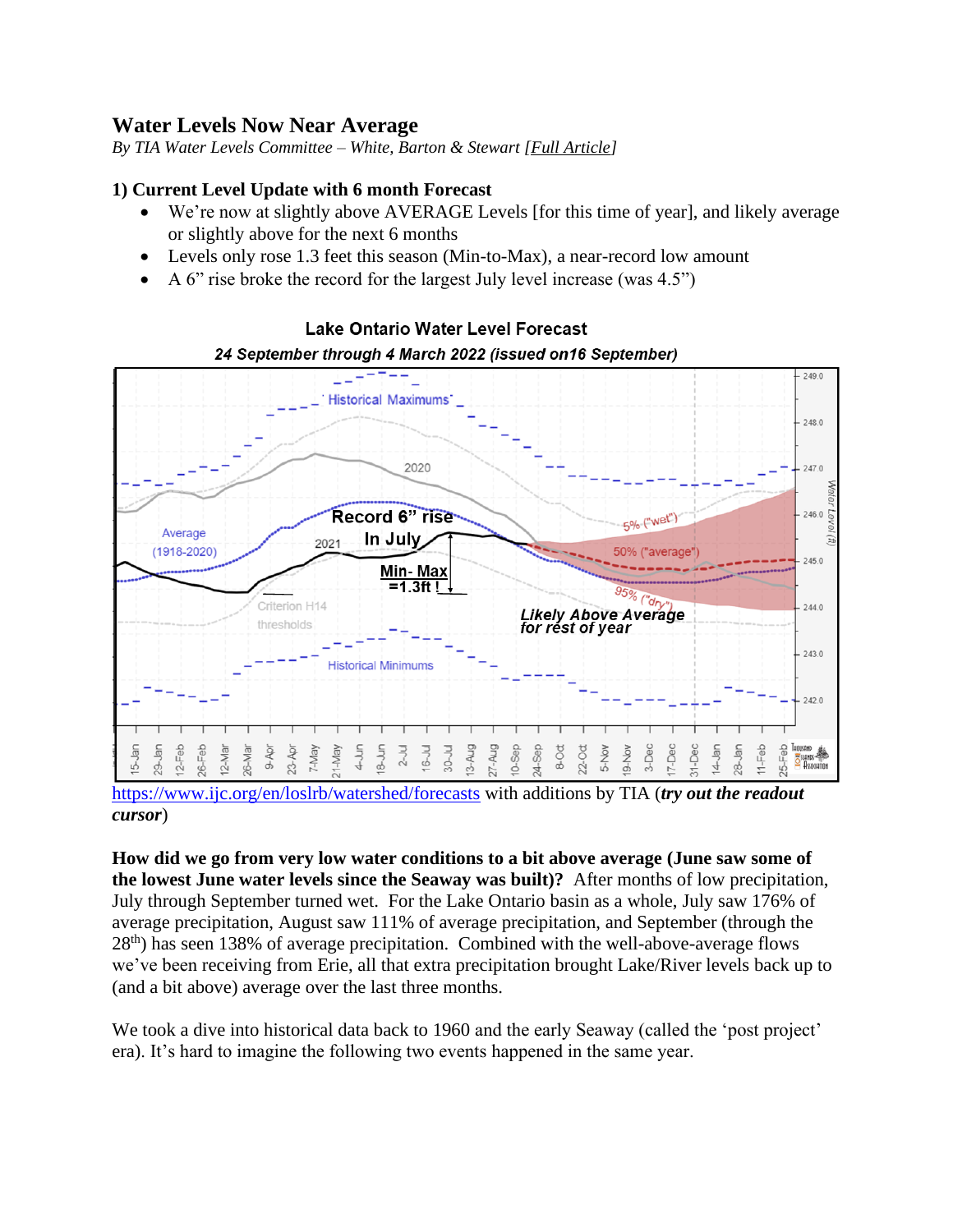• 2021 had one of the smallest seasonal water level rises (1.3 feet) from minimum to maximum.

The smallest seasonal rise actually happened in 1987. Its low point was at 245.93' on 1/17/87, and it hit its max of 246.88' in mid-April (and stayed there for a few days). That's a rise of just 0.95 feet!

So 2021 isn't the record... but it's definitely up there among the lowest we've seen.

• July 2021 established the Record for the Largest Level Rise in July

The 6-inch rise in July is definitely the highest in the data going back to 1960. The next highest was a rise of almost 4.5" in 2006. By comparison, the average for July is a DROP of about 3.5".

### **2) The Challenge of Forecasting - Precipitation, Evaporation & Weather**

#### **Introduction – Why are water levels so difficult to predict and control?**

*We often hear of regulation as being the be-all/end-all for maintaining consistent water levels in the St. Lawrence/Lake Ontario basin*....namely from those who do not delve into the information and data available from the many sources out there. We often talk to fellow cottagers, who want to point the finger at someone. As this season draws to a close, folks start looking for *predictions about next spring and summer's water levels*. **Are these predictions possible or a pipedream?**

We have had many discussions over the years on the impact of precipitation vs. regulation, as I suspect many of you have. Often people look out their own window, and to their own experience, to argue that precipitation was "not that unusual". [Some would call this the memory driven *"Recency Effect"*]*.* 

However, **we fail to look at the significant impacts across much larger systems**, such as the Lake Ontario (LO) basin or the entire Great Lakes basin. Imagine if the remnants of Hurricane Ida had tracked a mere  $50 - 100$  miles farther north, thereby dropping its daily record rains into the LO Basin instead of the Hudson Valley? You begin to see why long term predictions, more than a few weeks out, are very difficult to pull together.

We highly encourage all to watch the Sept 9<sup>th</sup> groundbreaking presentation by Dr. Andrew Gronewold, a noted hydrologist and authority on Great Lakes water levels. It is titled **["The Ups](https://www.youtube.com/watch?v=cQqE4Hb0pdc)  [and Downs of Great Lakes Water Levels"](https://www.youtube.com/watch?v=cQqE4Hb0pdc)**, was sponsored in part by [Save The River,](https://www.savetheriver.org/) was delivered and recorded at The Clayton Opera House.

We think this talk deserves a special focus in TIA's October River Talk article. Ironically it supports and aligns perfectly with this topic we had already chosen for this edition.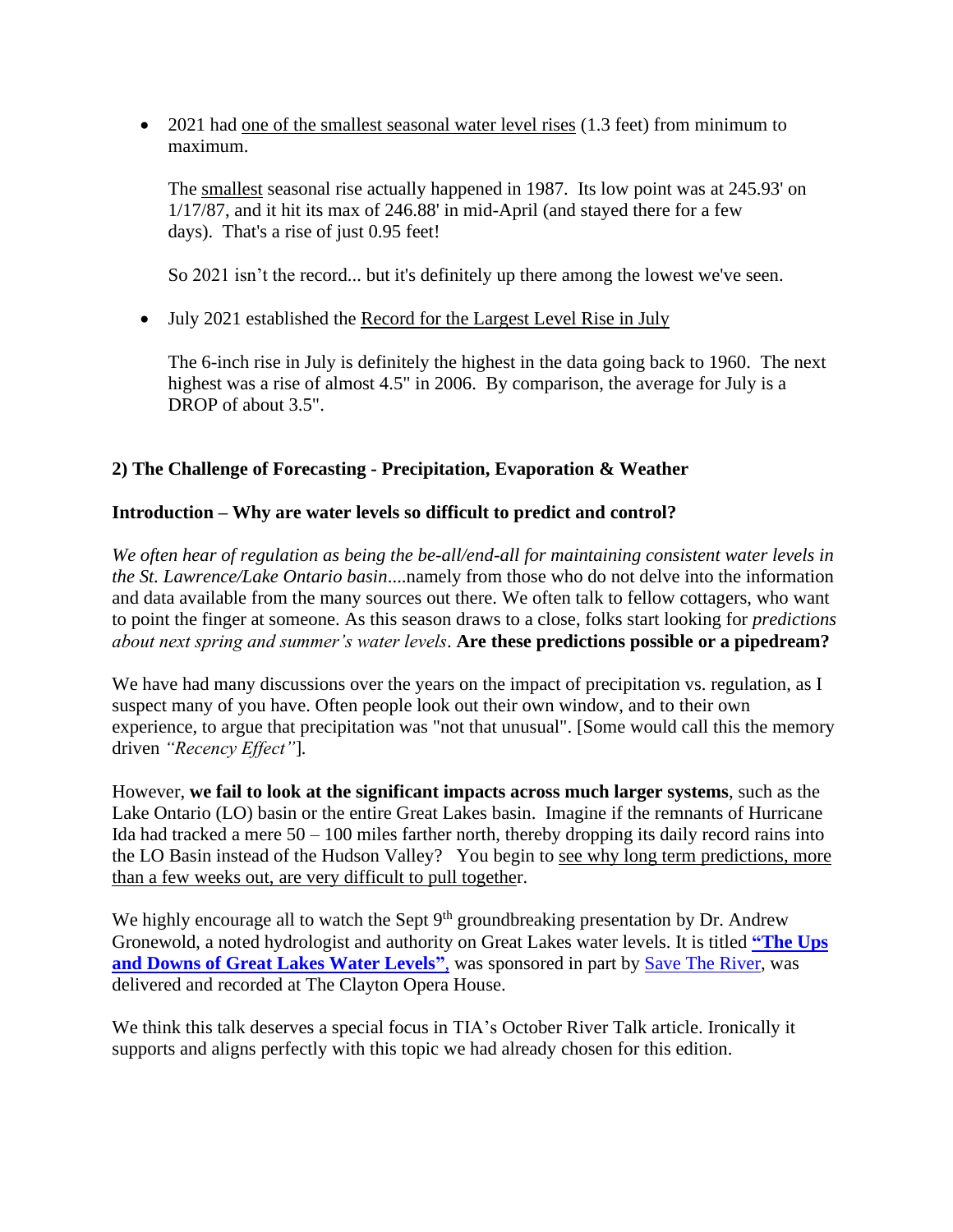### **Some Highlights from Gronewold's presentation:**

The first half of the talk does an excellent job bounding the topic, problems, and teaching the variables. Gronewald coherently extracts key findings from massive amounts of data, then demonstrates his explanations graphically.

Highlight #1 (~ 28:30 min) – *What happened in the last several years?*

Precipitation is the largest, often most widely continuously varying component of the Great Lake Basin's water balance. The impact of Evaporation, directly tied to Humidity, Temperature and Wind factors, further amplify both dry and wet extremes.

To illustrate, Dr Gronewold draws 3 boxes to graphically demonstrate this equation: **Precipitation – Evaporation = Net Lake Moisture Flux**. The data began with the years 1950 through 2014 (the end of Great Lakes recent dry cycle).

He then added 7 more years of data [shaded area in 3 graphs], covering 2014 to 2020, perhaps the wettest period historically for this region.

Next he adds evaporation's impact for those 7 years.

*Precip* **– [–** *Evap***] = yields a** *Huge Rise in Net Lake Moisture Flux.* The resulting record high water levels are shown by the shaded tall green bars. (Of note, the significant negative reduction in evaporation shown in the middle graph, was largely caused by a movement of the Jetstream and an associated polar vortex over the Great Lakes basin)



*Gronewold et al (2020, GRL), presented 9/9/21 at the Clayton Opera House Moisture was supplied most significantly from the following air masses: Seattle area for the Pacific West Maritime Polar (mP), the Gulf of Mexico for the Continental Tropical (cT), and the Atlantic Ocean Maritime Polar (mP) air mass. This explains the record breaking Precipitation enhanced supply in the Lake Ontario basin.* 

This immense Net Basin Precipitation Supply, plus the massive Incoming Supply flowing from Lake Erie, and the further level rise driven by necessary spring outflow reductions (needed to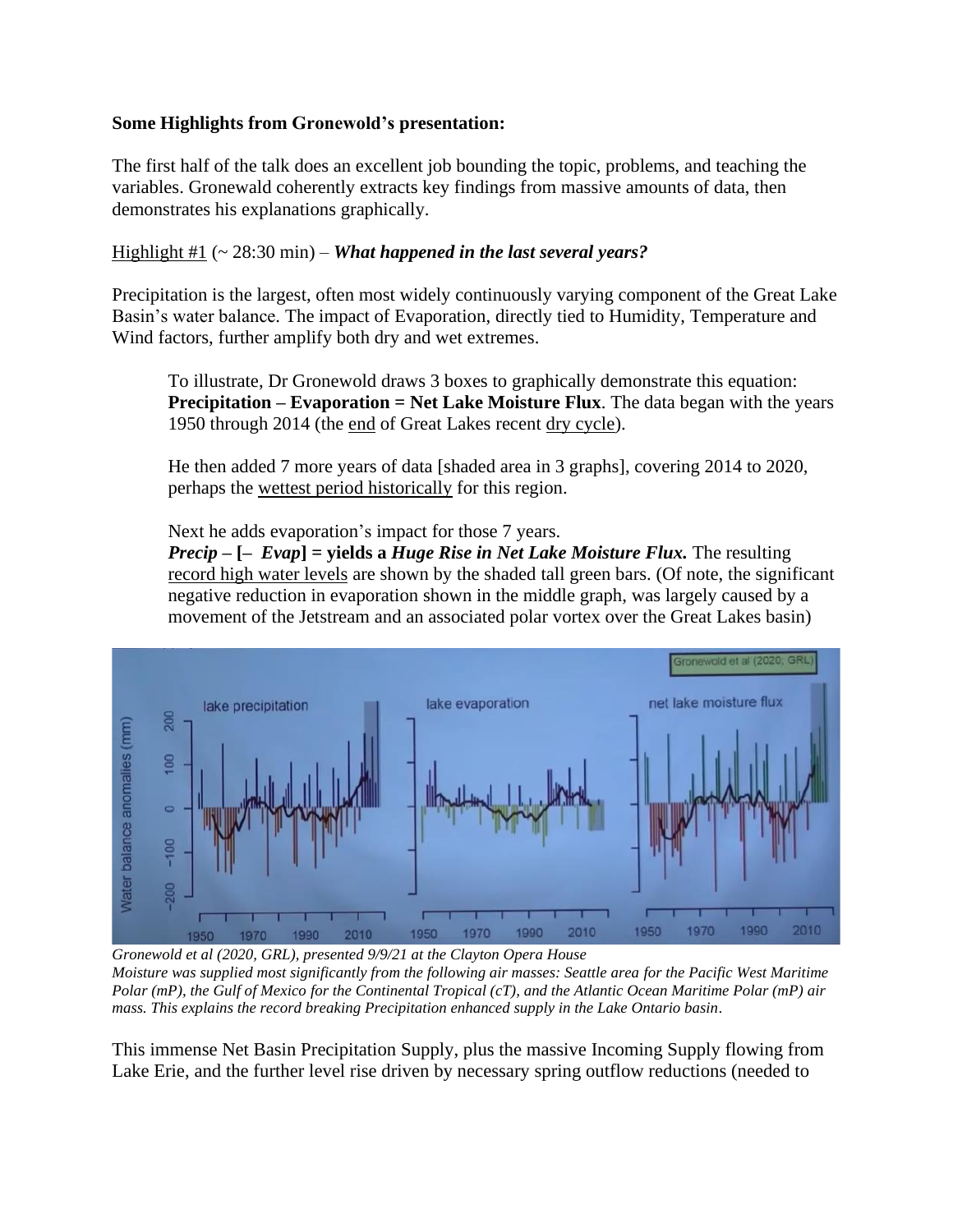accommodate massive and long duration outflows from the Ottawa River into Montreal), taken together, made for a perfect storm and record flooding in both 2017 & 2019.

*Of note: The highest Evaporation occurs when cold, dry air passes over relatively warm water. Did you know that Evaporation has a very significant effect on water levels in the late fall?*

## Highlight #2 (~ 38:00 min) *Predicting the future - Models and Forecasting of Precipitation*

To "accurately" model/forecast precipitation requires predicting the movement of the seven (7) major air masses surrounding North America.

**The Test:** *Compare various predictive models of precipitation for the six (6) months from October 2020 thru March 2021 versus traditional forecasts using the actual historical record.*



*Gronewold et al (2020, GRL), presented 9/9/21 at the Clayton Opera House*

Precipitation forecasts by various major computer models were laid over the top of Historical Precipitation colored data ranges, in order visualize and compare a wide range of data set outcomes for Lake Ontario.

What does this all mean? In simpler terms, the cumulative results, from all the models' predictions, is a wider range of possible precipitations than has *historically* ever been seen before in each of the months (except October). (Note the "O" symbols) These model-based precipitation forecasts could **either be less than or greater than** *ever seen before*. So how in the world could anyone accurately predict what Lake Ontario/St. Lawrence River levels will be? In the words of Dr. Gronewald, there is…. "not a chance….." …. at least at the seasonal scale level.

**What is also becoming clearer however, is that all models are pointing to either higher temperature and/or precipitation over time….and these swings will make for more rapid changes in water levels AND occur more often. No matter what was seen in the past, what regulation plan is in effect,** *we should expect a wide range of levels now and in the future.*